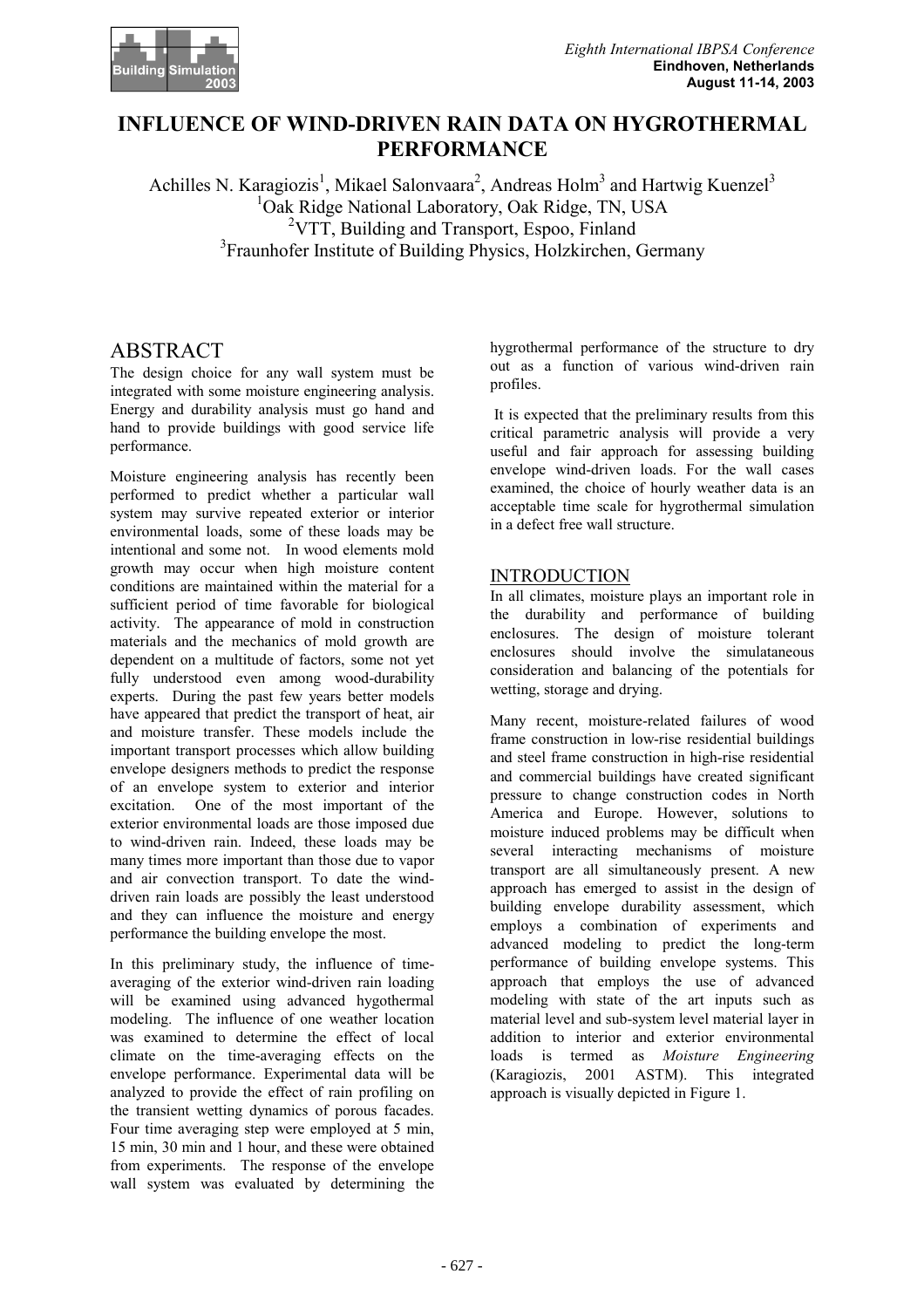

In a recent ASTM publication (Karagiozis, 2001: Treschel Editor), a elaborate classification of numerical tools used to simulate the transport of Heat-Air-Moisture (HAM) in buildings was presented. A critical element in the design of wall systems is prescribing the exterior and interior environmental loads. Exterior hygrothermal environmental loads are those that directly influence the transport of moisture and are:

- 1) Ambient Temperature,
- 2) Ambient Relative Humidity
- 3) Solar Diffuse
- 4) Solar Direct
- 5) Cloud Index
- 6) Wind Speed
- 7) Wind Orientation
- 8) Horizontal Rain Precipitation

All of the these exterior loads affect the transport of heat and moisture in building enevlopes. However, in more than 90 % percent of building envelope wall cases the combination of wind-driven rain, that happens when rain precipitation co-exists with the presence of wind is always much more critical than most of the other exterior environmental loads. While this has always been the case, not until fairly recently with the ability to predict the transport of liquid wind driven rain in hygrothermal models such as TRATMO2 [Salonvaara, 1991], LATENITE [Salonvaara and Karagiozis, 1994], WUFI [Kuenzel, 1995] and MOISTURE-EXPERT [Karagiozis, 2001] did it receive the attention it deserved. An earlier application demonstrating the importance of including wind-driven rain analysis for brick veneer systems in Vancouver, B.C. is presented in Figure 2. Here the effect of including the exterior rain load in the hygrothermal analysis is

clearly depicted by [Salonvaara and Karagiozis, 1996].



Limited work has appeared in the literature to examine the effects of time averaging of wind driven rain loads. KORONTHÁLYOVÁ and MATIAŠOVSKÝ [2001], recently presented a study to determine the effect of time averaging, looking a larger intervals that a time step of 1 hr. In their study, they found that for an aerated concrete wall system, time step of 8 hours gave good agreement with experimental data.

The main reason for this particular investigation is to determine whether data from a longer or shorter time averaging period may be used to simulate the hygrothermal performance of building envelope systems. Currently almost all hygrothermal models employ wind-driven rain data at intervals of 1 hr. coinciding with the same time-step for all other weather parameters (temperature, relative humidity, cloud index etc.). Some of the questions that this preliminary paper will address are: Is a 1 hour time step acceptable for hygrothermal simulations ? Should a smaller one be used ? . In this paper, the authors will first introduce a methodology for calculating the wind driven load, examine the magnitude of this load and then determine the influence of time-averaging for two constructions.

# DESIGN RAIN LOADS ON WALLS

Previous research by Lacy [1965], Sanders [1996], Kuenzel [1994], Karagiozis and Hadjisophocleous [1998], and Straube [1998] have all developed approaches to determine the wind driven rain loads on building facades as a function of geometry, terrain, height of building, wind speed, wind direction and horizontal precipitation. These different approaches on averaged surfaces areas (not localized conditions) give results that vary up to 25 %. This difference at present is acceptable as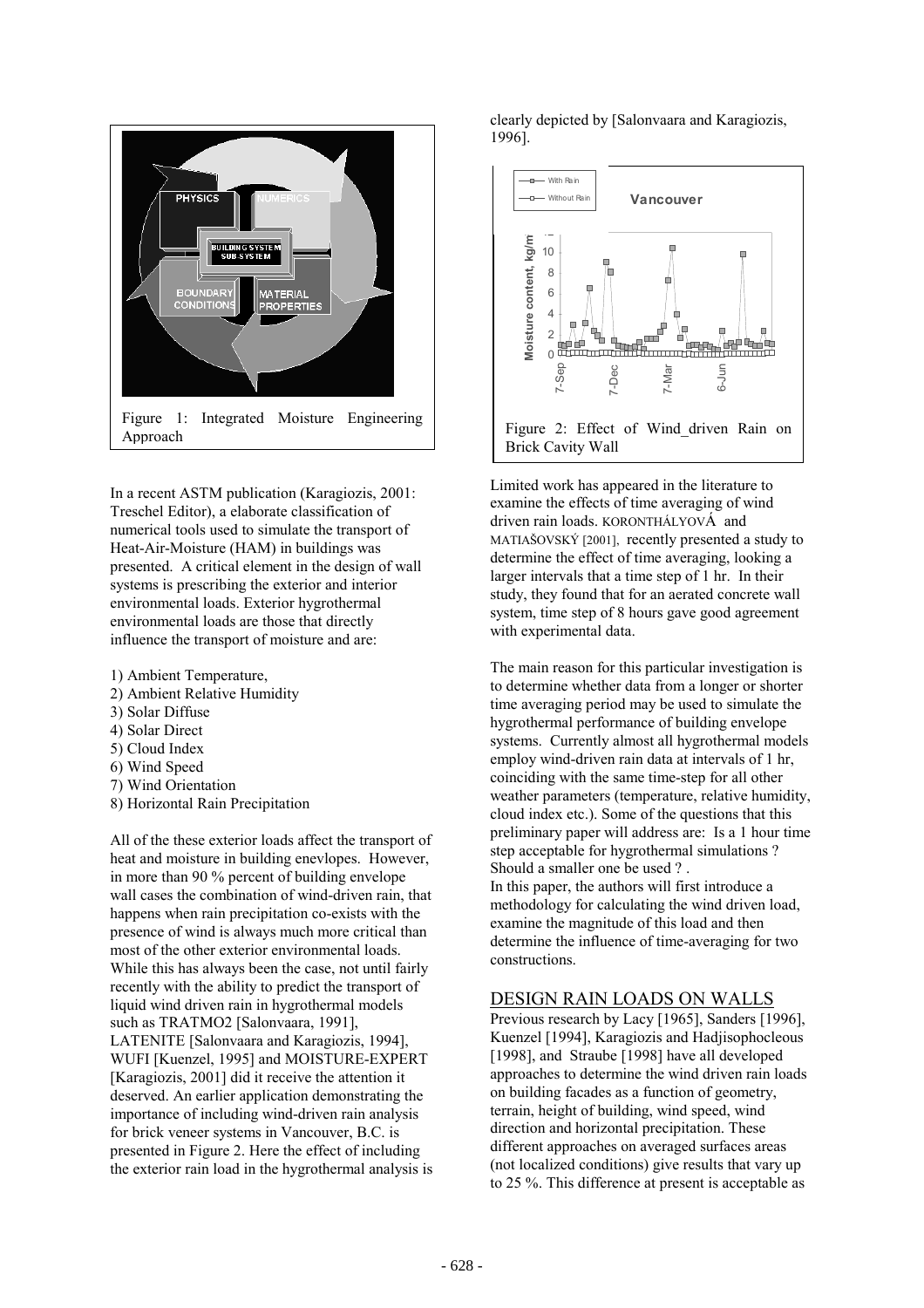even the uncertainty of the experimental method methods for rain gauge measurement of wall impinging wind-driven rain can be more than -/+ 60 % [Hugo Hens Student, 2002].

One option of the empirical calculation approaches that can been used by various hygrothermal models such as WUFI [Kuenzel and Holm, 2000], WUFI-ORNL/IBP [Karagiozis, Kuenzel and Holm, 2001] MOISTURE-EXPERT [Karagiozis, 2001] and LATENITE-VTT [Salonvaara, 2001] is given below. This approach calculates the amount of wind-driven rain on a vertical wall surface using the equation:

Rain\_vertical= FE⋅FD⋅FH⋅0.2⋅Vcosθ⋅rh

where:FE= exposure factor

FD= deposition factor

FH= height factor

 $V =$  hourly average wind speed at 10 m, m/s

 $\theta$  = angle between wind direction and normal to the wall (Figure 3)

rh= rainfall intensity, horizontal surface, mm/h

 $Rain_{vertical}$  = rain deposition on vertical wall, kg/m2⋅h



Figure 3. Plan view of building with definition of wind angle.

The exposure factor for angle of incidence is influenced by the topography surrounding the building and recommended values are given by Table 1:

|  |  |  |  |  |  | Table 1: Recommended values for exposure factor |
|--|--|--|--|--|--|-------------------------------------------------|
|--|--|--|--|--|--|-------------------------------------------------|

| <b>Exposure Class</b>                                        | Exposure<br>Factor |
|--------------------------------------------------------------|--------------------|
| Normal                                                       | 1.0                |
| Exposed (e.g. coastal, hill top,<br>funneled wind)           | 13                 |
| Sheltered (e.g. trees, neighboring<br>buildings, depression) | 07                 |

For buildings of less than 10 m (33 ft) The height factor can be calculated from  $FH=(z/10)\alpha$ 

where  $\alpha$  is the gradient exponent and z is the height (m) above grade. The gradient exponent typically is 0.1 for open coastal areas, 0.2 to 0.25 for suburban areas and as much as 0.4 for urban areas. Table 2 provides the values to be used for design calculations for building less than 50 m (164 ft). For buildings over 50 m tall more detailed calculations should be made.

Table 2: Recommended values for height factors for buildings less than 50 m tall.

| Terrain:      | Open | Suburban | Urban |
|---------------|------|----------|-------|
| Height<br>(m) |      | 0.25     | 0.4   |
| <10           | 1.0  | 1.0      | 1.0   |
| 15            | 1.0  | 1.1      | 1.2   |
| 20            | 1.1  | 1.2      | 1.3   |
| 30            | 1.1  | 1.3      | 1.6   |
| 40            | 1.1  | 1.4      | 1.7   |
| 50            | 1.2  | 1.5      | 1.9   |

The rain deposition factor depends on the shape of the building. Values for the rain deposition factor for rectangular buildings are shown in Figure 4.





#### Pitched Roofs

Figure 4: Recommended values for deposition factors for walls of rectangular buildings

#### WIND-DRIVEN RAIN

As an exterior environmental load, wind-driven rain is a strong function of the orientation of the building. For many locations in North America a predominant wind-driven rain location exists. For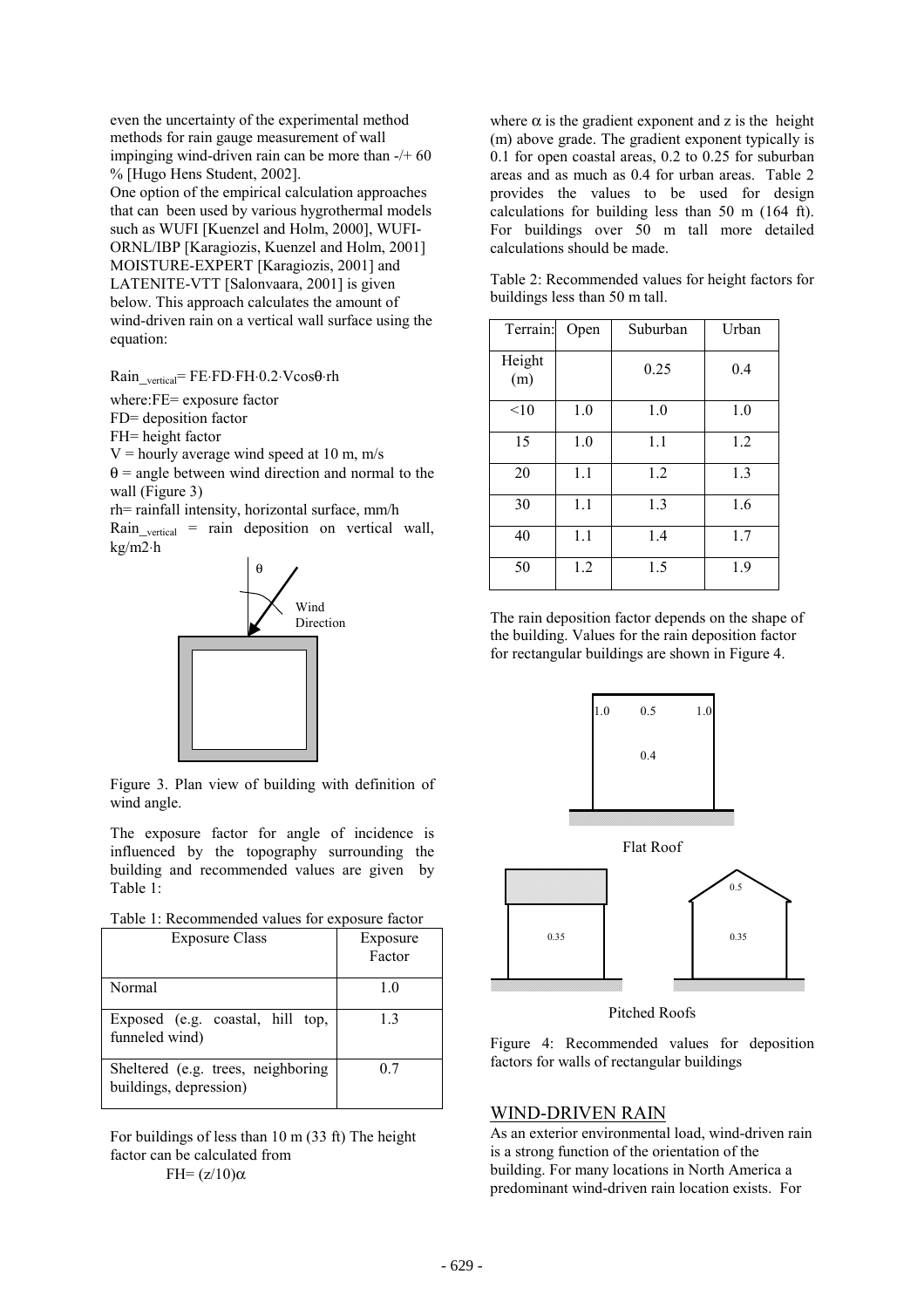this predominant orientation the building envelope may receive the majority of the moisture load. In Figures 5  $\&$  6, the wind driven load is shown for two locations, Seattle, WA and Miami FL. It is evident for Seattle that the predominant direction for wind-driven rain is the south side that receives more than 300 kg/m<sup>2</sup> of rain yearly. The north side only receives a small fraction approximately 20  $kg/m<sup>2</sup>$ . In Miami, the predominant direction is east, while the west side receives only a very small fraction of the rain load. The WeatherFileAnalyzer was developed at ORNL [Karagiozis and Koutsoubidis, 2002] to develop analysis such as those presented in Figure 4 as these are critical information to any building envelope designer.





#### **ADVANCED MODELING TOOL**

#### **Model Description**

The WUFI-ORNL/IBP model is a Windows-based PC program for the hygrothermal (heat and moisture) analysis of building envelope constructions (ASTM MNL 40). Currently it is the most used transient hygrothermal model by building envelope designers and architects in North America. This advanced hygrothermal model has been specifically tailored to the needs of architects and building envelope designers. The model is a transient, one-dimensional heat and moisture transfer model, a two-dimensional model also is available that can be used to assess the hygrothermal behavior for a wide range of building material classes under climatic conditions found in North America. The model can be used to estimate the drying times of masonry and lightweight structures with trapped or concealed construction moisture, investigate the danger of interstitial condensation, or study the influence of driving rain on exterior building components. The program can also help to select repair and retrofit strategies with respect to the hygrothermal response of a particular wall assembly subjected to various climates. This design tool can aid in the development and optimization of innovative building materials and components. For example, WUFI simulations led to the development of the smart vapor retarder [i], a successful application of a software tool to a practical moisture control problem. Once the user supplies WUFI-ORNL/IBP with the data it needs, it will calculate the time evolution of the temperature and moisture fields in the building component. During or at the end of the simulation, the software gives distributions of results that describe the temporal evolution of thermal and moisture potentials, taken at specified locations or as mean values over specified layers.

#### **Governing Equations**

The model solves the coupled heat and mass transfer for vapor, liquid flow and thermal transport. The governing equations employed in the WUFI model are as follows:

#### **Moisture conservation**

$$
\frac{\partial \mathbf{w}}{\partial \phi} \cdot \frac{\partial \phi}{\partial t} = \nabla \cdot (\mathbf{D}_{\phi} \nabla \phi + \delta_{\mathrm{p}} \nabla (\phi \mathbf{p}_{\mathrm{sat}}))
$$

#### **Energy conservation**

$$
\frac{\partial H}{\partial T} \cdot \frac{\partial T}{\partial t} = \nabla \cdot (\lambda \nabla T) + h_v \nabla \cdot (\delta_p \nabla (\phi \, p_{sat}))
$$
\n(Eq. 2)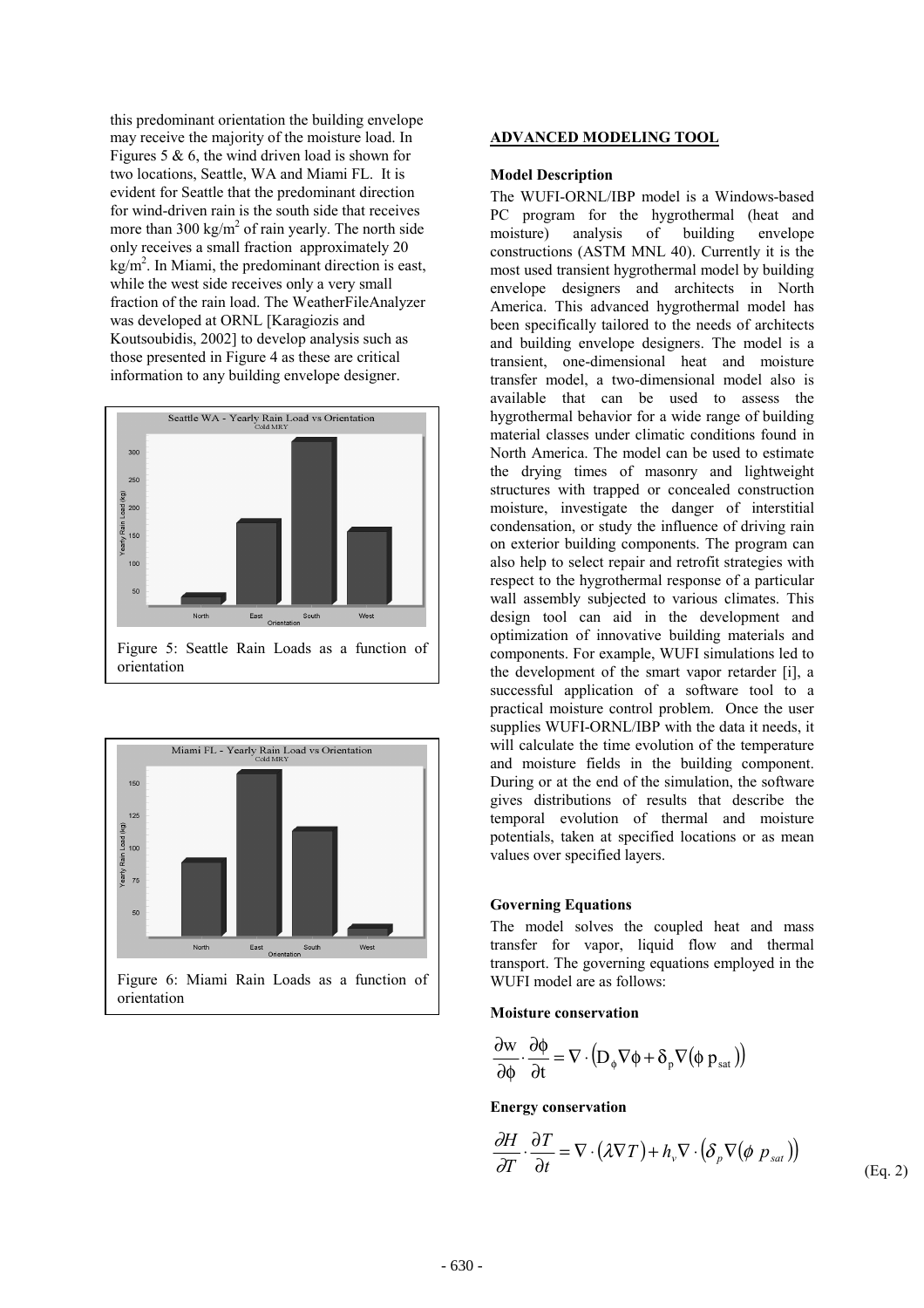Where

- φ =relative humidity, -
- $t = time, s$
- $T =$ temperature, K
- c = specific heat,  $J/kgK$
- w = moisture content,  $kg/m<sup>3</sup>$
- psat =saturation vapor pressure, Pa
- $\lambda$  =thermal conductivity, W/(mK)
- H =total enthalpy,  $J/m<sup>3</sup>$
- $D\phi$  =liquid conduction coefficient, kg/ms
- $\delta p$  =vapor permeability, kg/(msPa)
- hv =latent heat of phase change, J/kg

On the left-hand side of equation (1) and (2) are the storage terms. The fluxes on the right-hand side in both equations are influenced by heat as well as moisture: the conductive heat flux and the enthalpy flux by vapor diffusion with phase changes in the energy equation strongly depend on the moisture fields and fluxes. The liquid flux in the moisture transport equation is only slightly influenced by the temperature effect on the liquid viscosity and consequently on D<sub>φ</sub>. The vapor flux, however, is simultaneously governed by the temperature and the moisture field because of the exponential changes in the saturation vapor pressure with temperature.

### SIMULATIONS

#### *WALL1: Brick Veneer Wall System*

A series of simulations were performed to investigate the effect of time averaging on typical brick veneer wall system consisting of the following layers (starting from the exterior to the interior:

- 104 mm brick veneer (old brick),
- 19 mm air space,
- kraft paper ( $\mu$  = 328),
- 12.5 mm exterior grade plywood,
- 89 mm mineral fiber insulation,
- 12.5 mm gypsum board.

Four different time steps for wind driven rain averaging were used (5 min, 15 min, 30 min and 1 hr). The rain data used was actual measured data at the Holzkirchen weather station site, for the horizontal rain precipitation as well as wind driven rain striking the vertical wall. Figure 7 shows the mass related precipitation frequency as a function of time for 20 hours. The normal and driving rain is plotted out.



Figure 8 shows the driving rain as a function of month of the year for both measured and approximated quantities striking the wall. Here the agreement is very good allowing a high level of confidence in the hourly weather data and the empirical correlations used in the model



In the following results, a series of simulations were performed using the 4 different time step averaging (5 minute, 15 minute, 30 minute and 1 hour time step). The simulations period was for a period of one year, starting out all simulations on January 1. Initial temperature and relative humidities were assigned at 80 % RH and 20 C. On the interior side a very vapor open coating was used (600 ng/m2 Pa s). In Figure 9, the effect of experimentally averaging rain data striking the exterior surface of the wall is shown. Data was collected at a time interval of 1 minute. It is evident that the peaks of the exterior rain load are smoothed considerably for the 1 hour time step. Data at 1 hr time step is used in hygrothermal simulations in North America.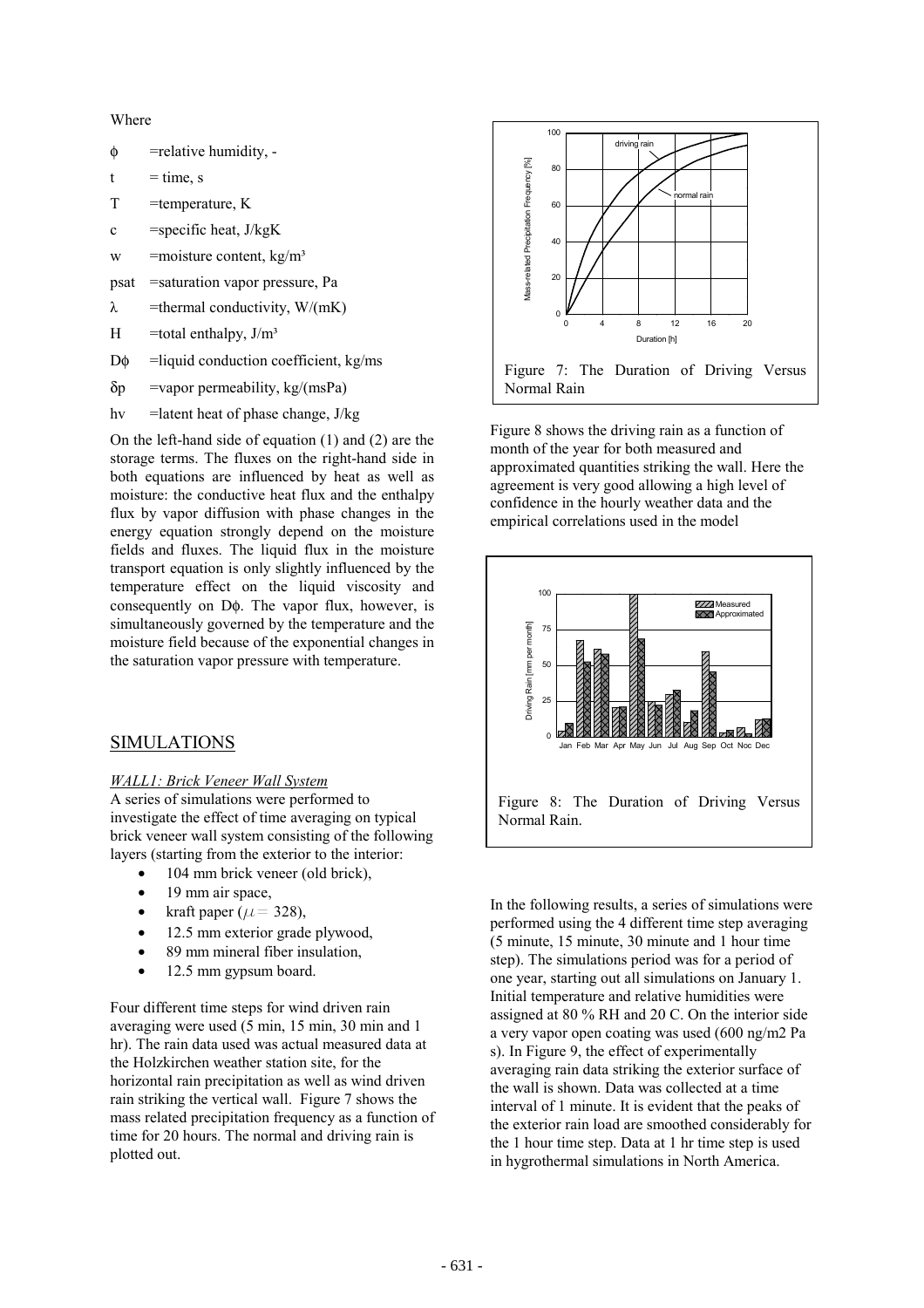

In Figure 10 the water content of the exterior brick veneer is plotted out. Results for all 4 time step are plotted out. No differences were observed for the storage of water due to time stepping.



Figure 11 shows the hygrothermal performance of the exterior sheathing board as a function of time. Here again the differences found were very small, indicating negligible effects in time averaging.



Figure 12 shows the transient moisture content behavior in the mineral wool. Again in this graph the differences between the different time scales are rather negligible.



#### *WALL2: Sandstone Wall System*

Another series of simulations were performed to investigate the effect of time averaging on typical sandstone wall system consisting of the following layers (starting from the exterior to the interior:

- 104 mm sandstone,
- 19 mm air space,
- kraft paper ( $\mu$ = 328),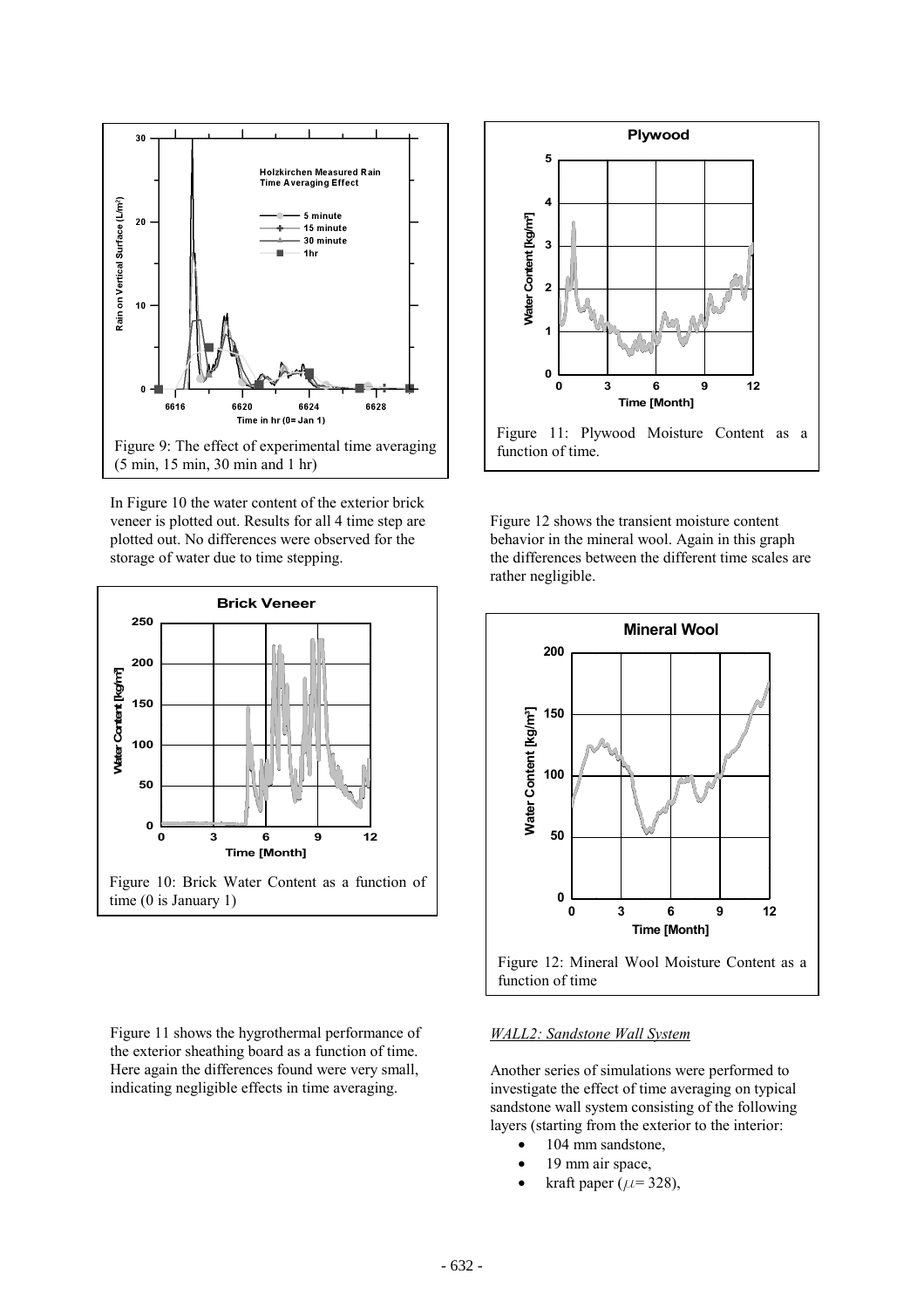- 12.5 mm exterior grade plywood,
- 89 mm mineral fiber insulation,
- 12.5 mm gypsum board.

In this simulation series the exterior facade is much more vapor and liquid absorbing that the previous case with the brick cladding.. The A-value (Sorptivity Value,  $(kg/m^2.s^{1/2})$  of the sandstone used in these simulations is rather high at 0.167.

In Figure 13 the water content of the exterior sandstone is plotted out. Results for all 4 time step are plotted out. The results show maximum differences of less than 10 % in water content. The predictions indicate that the shorter the time step resulted in lower water content of the exterior facade.

In Figure 14 results show the water content as a function of time for the plywood sheathing board. Again negligible differences are observed, similar to those present in the brick veneer system.



Figure 13: Sandstone Water Content as a function of time (193 is July 15th )



## **CONCLUSIONS**

The preliminary assessment of the effect of time averaging for wind-driven rain loads on the hygrothermal performance of a wall system was investigated for four different time averaging time steps and two wall systems. The wall systems were essentially identical, the only difference was the exterior cladding employed (brick versus sandstone).

Results show that small differences in the effect of time averaging of the experimental wind-driven rain data for the brick veneer wall systems. The moisture performance in all layers of the wall was not influenced by the choice of the time stepping.

For the more water absorbing wall system, the sandstone wall system, the results only show differences in the sandstone layer. Negligible differences were observed in all other layers of the wall.

As this only the beginning part of the study, several other important aspects have not been considered. The results of this study have not considered effects of water penetration, and the effects of local wind gusting in the terms of water intrusion. In addition, the run-off or splashing effects (different at different rain intensities and droplet sizes) were not simulated . Pressure equalization can not be evaluated with this model at the present time. Another aspect that may be important for future